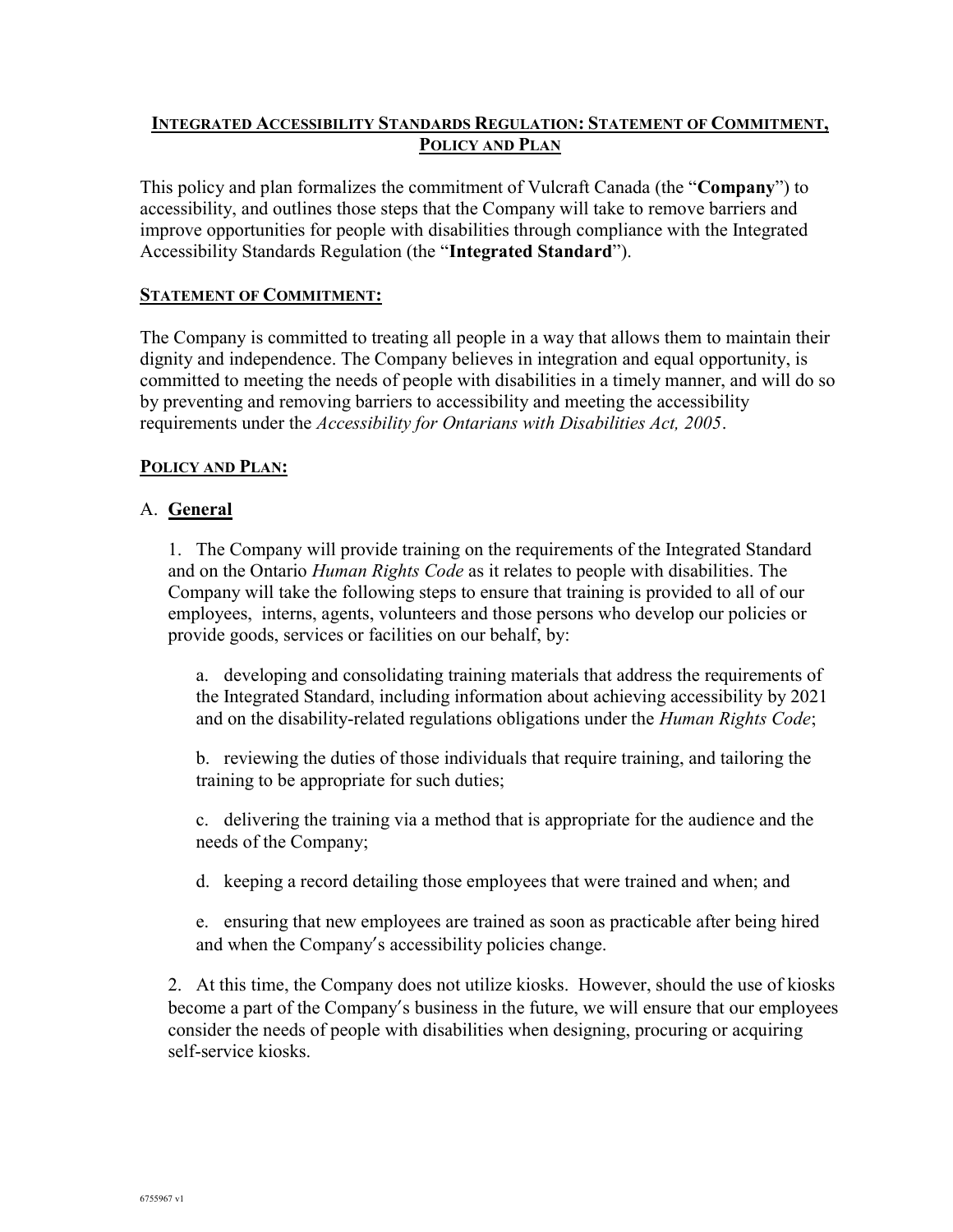#### B. Information and Communication

1. The Company is committed to meeting the communication needs of people with disabilities.

2. The Company ensures that our existing processes for receiving and responding to feedback are accessible to people with disabilities upon request by:

a. providing multiple methods for feedback, such as in writing or via email, telephone or in person; and

b. considering and implementing those accessible formats or communication supports required elsewhere in the Integrated Standard.

3. The Company ensures that, upon request, we will provide or arrange for the provision of publicly available information that is in respect of our goods, services or facilities in an accessible format and at a cost that is not more than that charged to others by:

a. consulting with the person making the request to determine the most appropriate accessible format or communication support, given the needs of the person, whether the content is convertible and the Company's capability;

b. providing the accessible format or communication support in a timely manner and at no additional cost; and

c. notifying the public about the availability of accessible formats and communication supports.

4. The Company has enacted a process to provide its customers and clients with publicly available emergency procedures, plans or public safety information in an accessible way, as soon as practicable upon request.

5. The Company is committed to meeting the communication needs of people with disabilities, and ensures that all of its new websites and content on those sites conform with WCAG 2.0, Level A.

6. The Company will ensure that all websites and content conform with WCAG 2.0, Level AA by January 1, 2021, by:

a. liaising with our Information Technology department to determine whether the website is compliant;

b. determining whether the Information Technology department can upgrade the website and content internally, or if third party assistance is required; and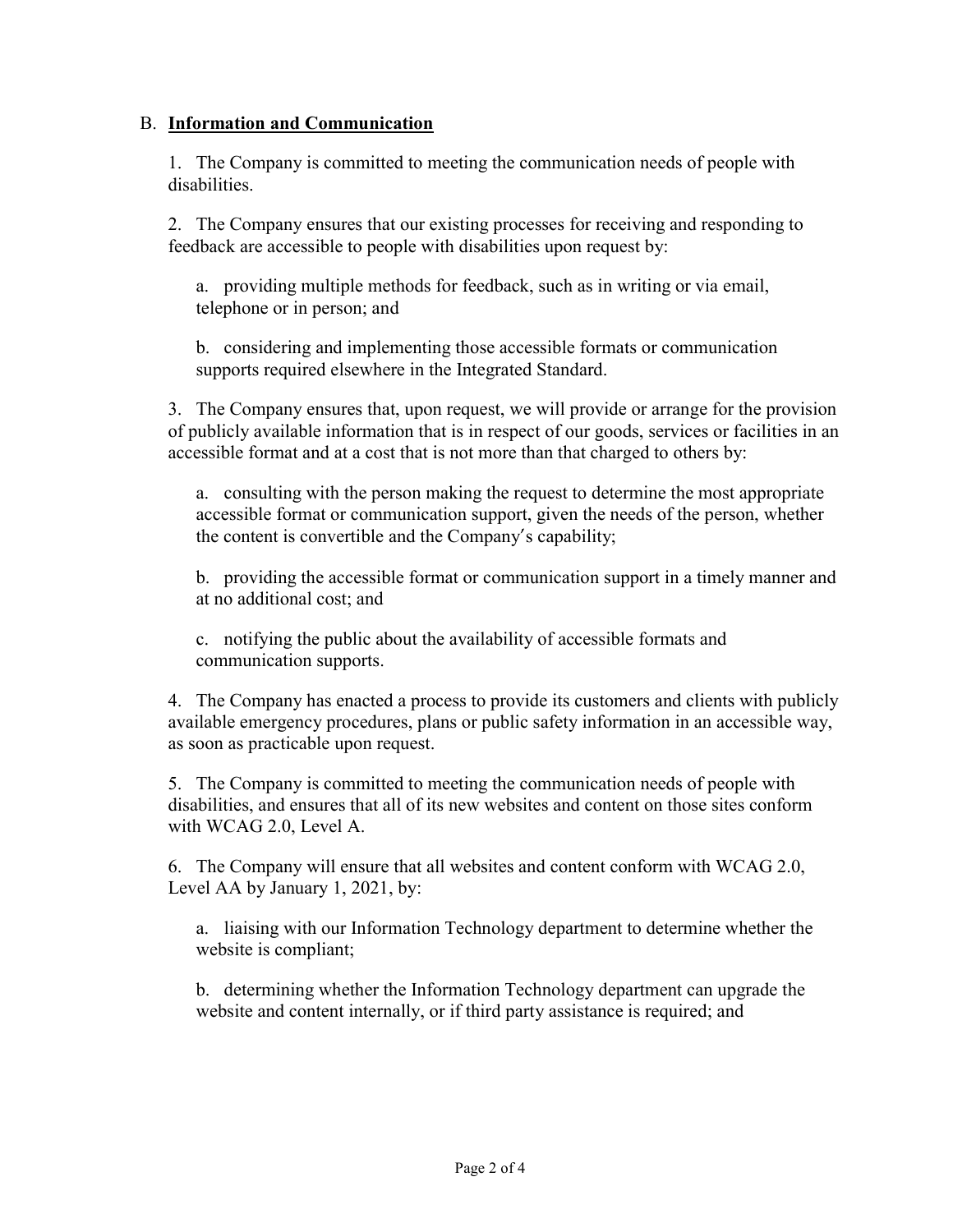## C. Employment

1. The Company is committed to fair and accessible employment practices, and will:

a. notify the public and our staff that we will accommodate people with disabilities during the recruitment process, either through our website, via a recruiter or the applicable job posting, as applicable;

b. notify job applicants, when they are individually selected to participate in an assessment or selection process, that accommodations are available upon request in relation to the materials or processes to be utilized;

c. consult with job applicants who request accommodation to support them through the recruitment, selection and/or assessment process and take into account their needs, so that the accommodations provided are effective; and

d. notify the successful applicant of the Company's policies for accommodating our employees with disabilities.

2. The Company will inform employees of the policies used to support employees with disabilities, including, but not limited to, policies on the provision of job accommodations that take into account an employee's accessibility needs due to disability, by:

a. consulting with our employees with disabilities to determine those accessible formats or communication supports that may be of assistance, and how such accommodation may be provided; and

b. providing the information as soon as practicable after commencement of employment, and updates whenever there is a change to the policies.

3. The Company provides individualized workplace emergency response information to our employees with disabilities, if the disability is such that the individualized information is necessary and the Company is aware of the need for accommodation.

4. The Company has implemented a process for the creation of individual accommodation plans for those employees that have been absent from work due to a disability. This process:

a. considers how employees with disabilities will participate in the development of their accommodation plan and what the plans may include;

b. establishes where the plans will be stored and what steps will be taken to protect the privacy of employee information; and

c. determines when and how the individual accommodation plans will be reviewed and updated.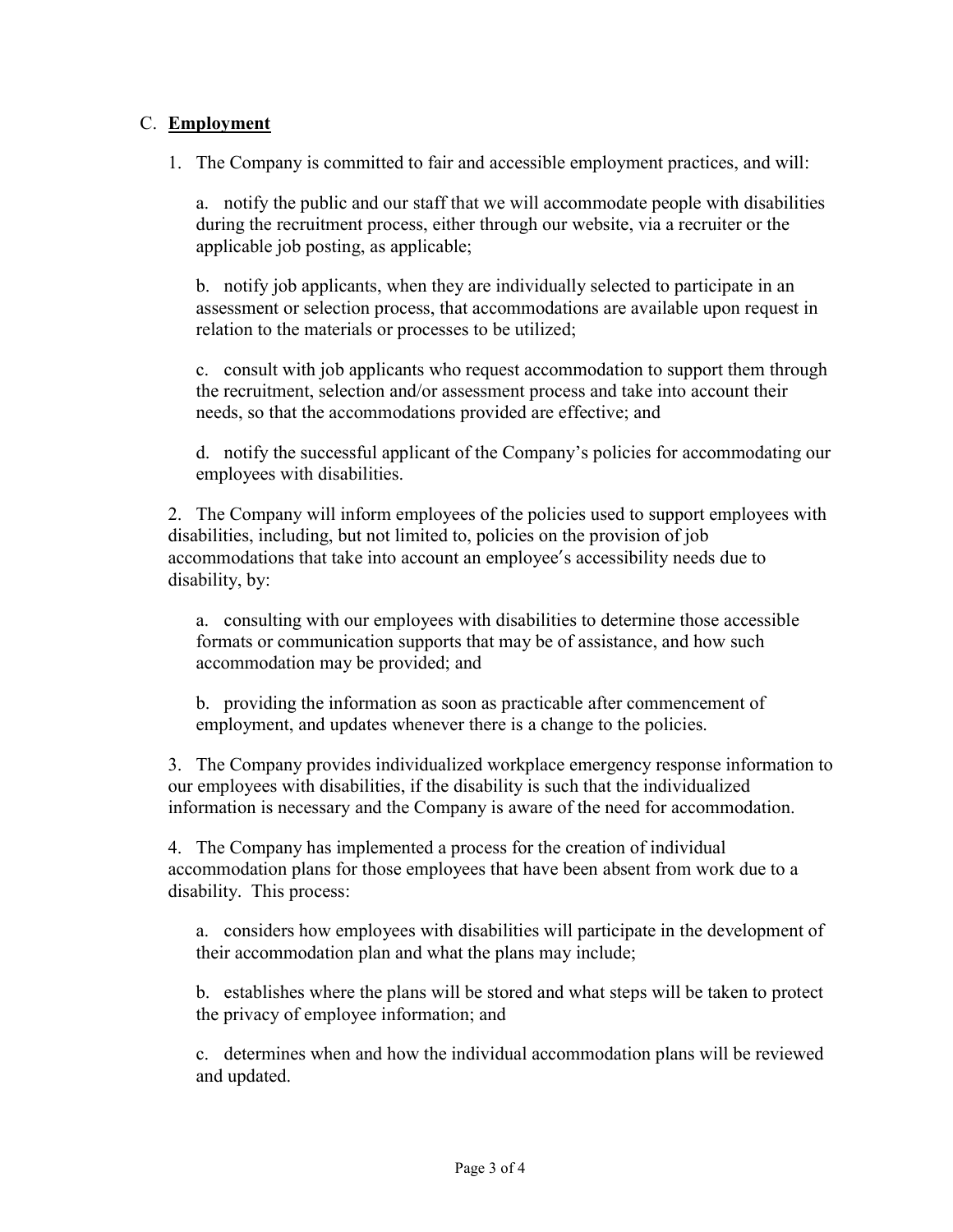5. The Company has implemented a documented return to work process for those employees that have been absent from work due to a disability and require disabilityrelated accommodation in order to return to work. This process outlines the steps that the Company will take to facilitate the return to work of the applicable employees and the use of individual documented accommodation plans.

6. The Company takes into account the accessibility needs of employees with disabilities (as well as their individual accommodation plans) when implementing its performance management process, by:

a. reviewing an individual's accommodation plan to understand their needs and determine whether it should be adjusted to improve job performance;

b. providing performance-management related documents in accessible formats; and

c. providing informal and formal coaching and feedback in a manner that takes in account an employee's disability.

7. The Company will take into account the accessibility needs of its employees with disabilities (as well as their individual accommodation plans) when providing career development, advancement, or redeployment. This may occur through the consideration of what accommodations employees with disabilities may need to succeed elsewhere within our organization, to take on new responsibilities in a current role, or when redeployment has become necessary.

## D. Design of Public Spaces

1. At the present time, the Company does not plan on developing or redeveloping any of its public spaces, as defined in the Design of Public Spaces Standard. However, should it choose to do so, this policy and plan will be revised to include the requirements thereunder and how we will achieve compliance.

## E. Going Forward

1. The Company will consider accessibility in all aspects of its business and operations, and will endeavour to identify and remove accessibility barriers going forward.

## F. For More Information

1. For more information on this accessibility policy and plan, please contact: Guy Adams at:

Telephone: 289-443-2000 Email: GAdams@vulcraft.ca Accessible formats of this document are available free upon request from: Name: Guy Adams Telephone: 289-443-2000 Email: GAdams@vulcraft.ca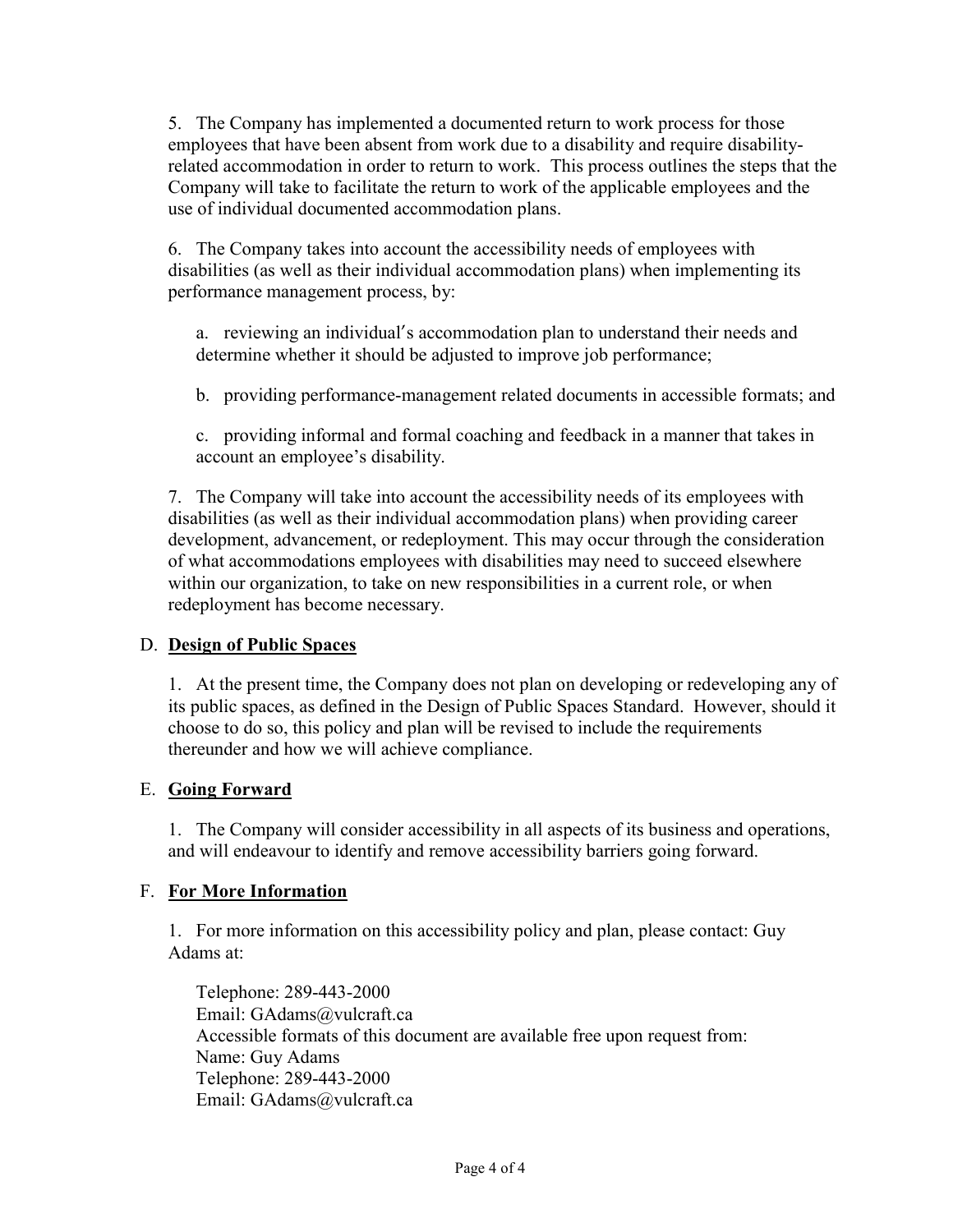## ACCESSIBILITY STANDARDS FOR CUSTOMER SERVICE POLICY

## Purpose

Vulcraft Canada (the "Company") is committed to providing a barrier-free environment for its customers, and to providing our goods and services in a manner that respects the dignity and independence of people with disabilities. The objective of this policy is to ensure that the Company is compliant with the customer service requirements of the Accessibility for Ontarians with Disabilities Act, 2005 (the "AODA").

# **Application**

This policy applies to all persons who interact with the public, other organizations or third parties on behalf of the Company. This includes employees, volunteers, agents, contractors and third parties (hereafter referred to as "personnel").

# Our Commitment

The Company strives at all times to provide its goods and services in a way that respects the dignity and independence of people with disabilities. We are also committed to providing people with disabilities the same opportunity to access our goods and services and allowing them to benefit from the same services, in the same place and in a similar way as other customers.

## **Principles**

The Company will ensure that this policy and any related practices or procedures are consistent with the following core principles:

- 1. Dignity: people with disabilities should be treated as valued customers who are as deserving of effective and full service as other customers.
- 2. Independence: goods and services must be provided without the control or influence of others, and the freedom of people with disabilities to make their own decisions must be respected.
- 3. Integration: people with disabilities must be able to benefit from services or products in the same place and the same or similar manner as other customers, whenever possible.
- 4. Equality of Opportunity: people with disabilities must be given an opportunity equal to that given to others to obtain, use and benefit from goods and services.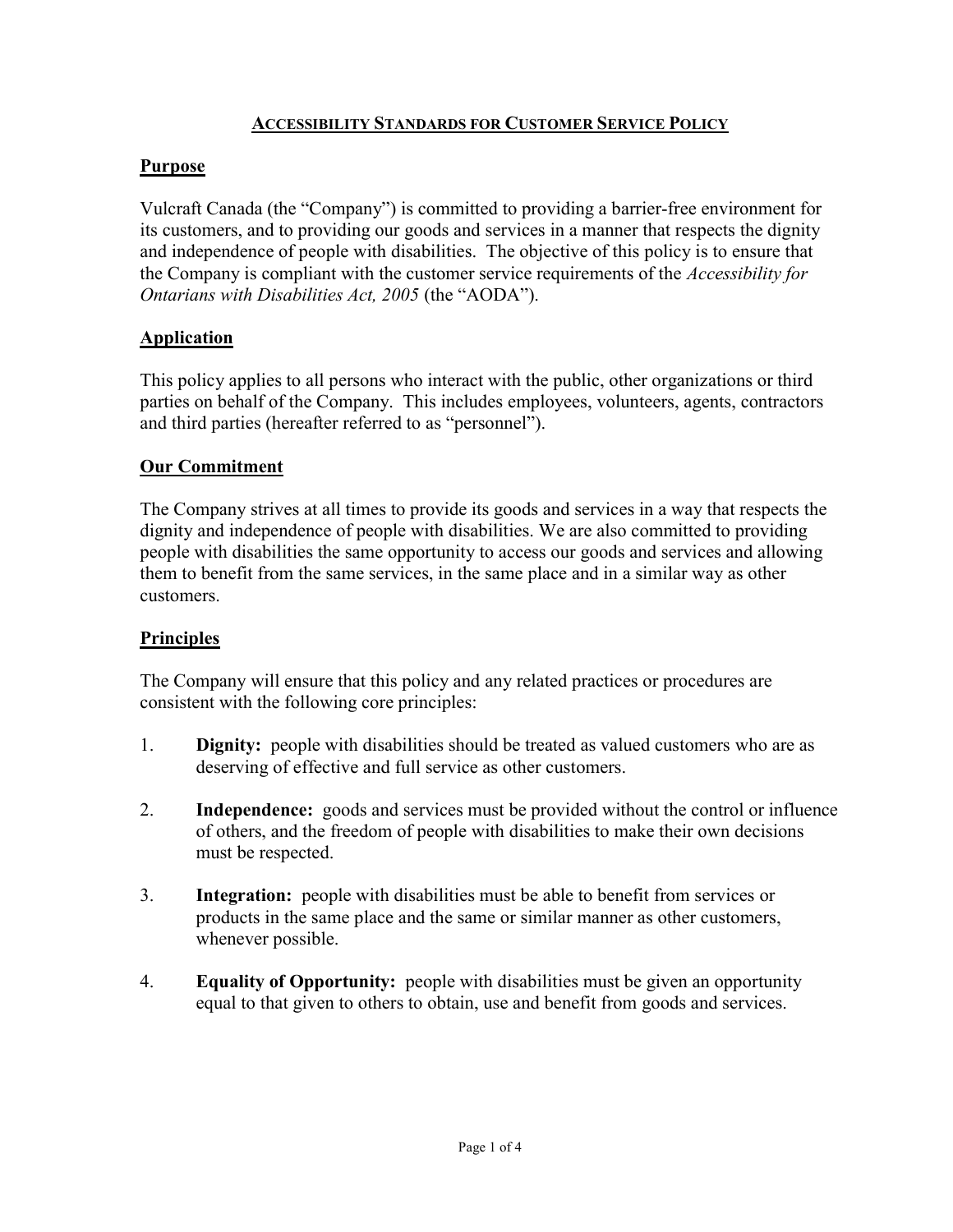## Providing Goods and Services to Persons with Disabilities

The Company is committed to excellence in serving all of its customers, including those with disabilities, and will do so in the following ways:

- 1. Communication: We will communicate with people with disabilities in ways that take into account their disability. Personnel will be trained on how to utilize the available methods of communication, and on how they can best interact and communicate with people with various types of disabilities.
- 2. Assistive Devices: Personnel will be trained and familiar with various assistive devices that may be used by our customers with disabilities while accessing our goods and services. We will also ensure that personnel are trained and familiar with the assistive devices that as available on our premises for our customers:
- 3. Use of Service Animals or Support Persons: People with disabilities who are accompanied by a service animal are welcome on the parts of our premises that are open to the public and other third parties, unless the service animal is otherwise excluded by law. If a service animal is excluded, we will explain to the customer why exclusion is necessary, and explore alternative measures of accommodation. If it is not readily apparent that the animal is a service animal, we may ask the person with a disability for a letter from a physician or nurse confirming that the person requires the animal for reasons relating to his or her disability.

People with disabilities that require a support person are allowed to enter our premises, and at no time will a person with a disability who is accompanied by a support person be prevented from having access to his or her support person while on our premises.

We will ensure that personnel are trained to be able to appropriately interact with people with disabilities that are accompanied by service animals or support persons.

- 4. Notice of Temporary Disruption: We will notify our customers if there is a planned or unexpected disruption in the facilities or services usually used by people with disabilities. This notice will be posted at the entrance of the applicable premises and at the footer on www.vulcraft.ca. The notice will include the following information:
	- a. the facility or service that is unavailable;
	- b. the reason for the disruption;
	- c. the anticipated duration of the disruption; and
	- d. alternative facilities or services, if available.
- 5. Training and Record Keeping: We will ensure that all personnel, and all those who are involved in the development of the Company's policies, practices and procedures, are trained.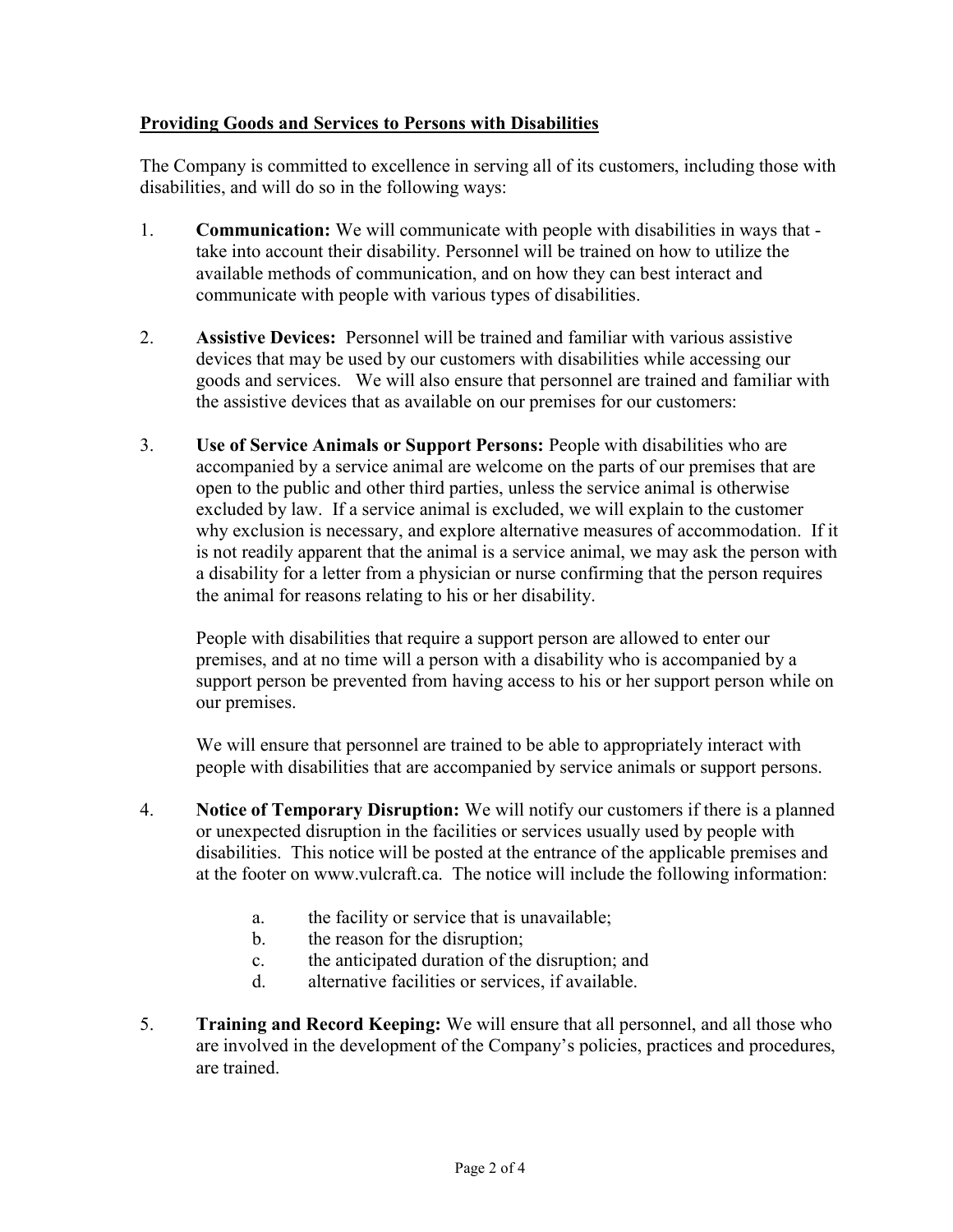- 6. The training will be provided as soon as possible after hiring or engagement, on commencement of new or additional duties that require training, and on an ongoing basis when changes are made to the applicable policy, practices or procedures. Training will include the following:
	- a. a review of the purpose of the AODA and the requirements of the Customer Standard;
	- b. a review of this policy;
	- c. how to interact and communicate with persons with various types of disabilities;
	- d. how to interact with persons with a disability who use an assistive device or require the assistance of a service animal or support person;
	- e. how to use assistive devices provided by the Company; and
	- f. how to assist a person with a disability that is experiencing difficulty accessing the Company's premises, goods or services.

The Company will ensure that accurate and up-to-date training records are kept. These records shall include the dates of the training, and the number of individuals to whom the training was provided.

- 7. Feedback Process: We welcome feedback from the public regarding this policy and its implementation. Feedback regarding the way the Company provides goods and services to people with disabilities can be made:
	- a. In person at Vulcraft Offices in Ancaster
	- b. By telephone at 289-443-2000
	- c. In writing to Vulcraft Canada Inc. 1362 Osprey Dr. Ancaster, ON
	- d. Electronically to GAdams@vulcraft.ca
	- e. All feedback will be directed to Guy Adams Environment, Health  $\&$ Safety Coordinator, and those providing feedback can expect to receive a response within 7 business days.

## Documentation

The Company will prepare one or more documents that will describe the policies, practices and procedures regarding accessible customer service, with particular reference to: (i) the use of personal assistive devices, as well as those provided by the Company; (ii) entry of service animals and support persons; (iii) the steps that will be taken in connection with a temporary disruption to facilities or services used by people with disabilities; (iv) provision of accessible customer service training; and (v) receiving and responding to feedback regarding the provision of goods and services to people with disabilities.

The Company will make this documentation available to members of the public upon request, and in a format that takes into account a person's disability, if applicable. Notification of the availability of this documentation will be posted at a conspicuous place at our premises and on our website.